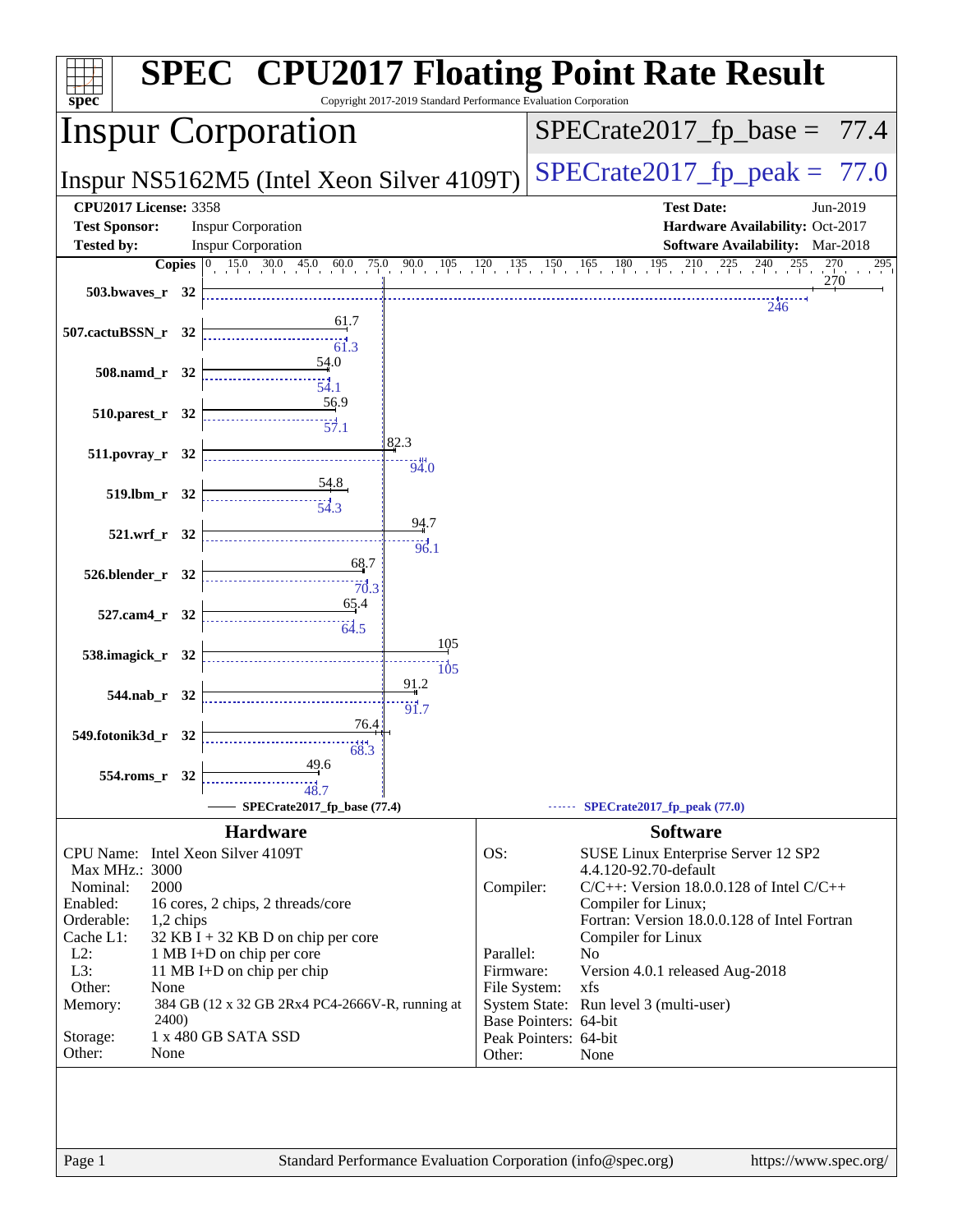| <b>SPEC CPU2017 Floating Point Rate Result</b><br>spec<br>Copyright 2017-2019 Standard Performance Evaluation Corporation |               |                |       |                |              |                |       |               |                |              |                |                                |                |              |
|---------------------------------------------------------------------------------------------------------------------------|---------------|----------------|-------|----------------|--------------|----------------|-------|---------------|----------------|--------------|----------------|--------------------------------|----------------|--------------|
| <b>Inspur Corporation</b>                                                                                                 |               |                |       |                |              |                |       |               |                |              |                | $SPECrate2017_fp\_base = 77.4$ |                |              |
| $SPECTate2017_fp\_peak = 77.0$<br>Inspur NS5162M5 (Intel Xeon Silver 4109T)                                               |               |                |       |                |              |                |       |               |                |              |                |                                |                |              |
| <b>CPU2017 License: 3358</b><br><b>Test Date:</b><br>Jun-2019                                                             |               |                |       |                |              |                |       |               |                |              |                |                                |                |              |
| <b>Test Sponsor:</b><br><b>Inspur Corporation</b><br>Hardware Availability: Oct-2017                                      |               |                |       |                |              |                |       |               |                |              |                |                                |                |              |
| <b>Tested by:</b><br><b>Inspur Corporation</b><br><b>Software Availability:</b> Mar-2018                                  |               |                |       |                |              |                |       |               |                |              |                |                                |                |              |
| <b>Results Table</b>                                                                                                      |               |                |       |                |              |                |       |               |                |              |                |                                |                |              |
|                                                                                                                           | <b>Base</b>   |                |       |                |              |                |       | <b>Peak</b>   |                |              |                |                                |                |              |
| <b>Benchmark</b>                                                                                                          | <b>Copies</b> | <b>Seconds</b> | Ratio | <b>Seconds</b> | <b>Ratio</b> | <b>Seconds</b> | Ratio | <b>Copies</b> | <b>Seconds</b> | <b>Ratio</b> | <b>Seconds</b> | <b>Ratio</b>                   | <b>Seconds</b> | <b>Ratio</b> |
| 503.bwaves_r                                                                                                              | 32            | 1104           | 291   | 1188           | 270          | 1230           | 261   | 32            | 1243           | 258          | 1304           | 246                            | 1306           | 246          |
| 507.cactuBSSN r                                                                                                           | 32            | 657            | 61.7  | 656            | 61.7         | 658            | 61.6  | 32            | 659            | 61.5         | 661            | 61.3                           | 661            | 61.3         |
| $508$ .namd $r$                                                                                                           | 32            | 563            | 54.0  | 569            | 53.4         | 562            | 54.0  | 32            | 561            | 54.2         | 562            | 54.1                           | 563            | 54.0         |
| $510.parest_r$                                                                                                            | 32            | 1477           | 56.7  | 1472           | 56.9         | 1471           | 56.9  | 32            | 1467           | 57.1         | 1462           | 57.2                           | 1465           | 57.1         |
| 511.povray_r                                                                                                              | 32            | 908            | 82.3  | 908            | 82.3         | 915            | 81.7  | 32            | 782            | 95.5         | 804            | 93.0                           | 795            | 94.0         |
| 519.lbm r                                                                                                                 | 32            | 544            | 62.0  | 616            | 54.8         | 617            | 54.7  | 32            | 618            | 54.6         | 623            | 54.2                           | 621            | 54.3         |
| 521.wrf r                                                                                                                 | 32            | 757            | 94.7  | 762            | 94.0         | 757            | 94.7  | 32            | 744            | 96.3         | 747            | 95.9                           | 746            | 96.1         |
| 526.blender r                                                                                                             | 32            | 708            | 68.9  | 712            | 68.5         | 709            | 68.7  | 32            | 695            | 70.2         | 693            | 70.3                           | 693            | 70.3         |
| 527.cam4 r                                                                                                                | 32            | 857            | 65.3  | 855            | 65.4         | 856            | 65.4  | 32            | 867            | 64.6         | 869            | 64.4                           | 867            | 64.5         |
| 538.imagick_r                                                                                                             | 32            | 759            | 105   | 758            | 105          | 758            | 105   | 32            | 758            | 105          | 758            | 105                            | 759            | 105          |
| 544.nab r                                                                                                                 | 32            | 594            | 90.6  | 589            | 91.4         | 590            | 91.2  | 32            | 587            | 91.7         | 587            | 91.7                           | 586            | 91.8         |
| 549.fotonik3d r                                                                                                           | 32            | 1558           | 80.0  | 1631           | 76.4         | 1689           | 73.8  | 32            | 1771           | 70.4         | 1825           | 68.3                           | 1884           | 66.2         |
| 554.roms r                                                                                                                | 32            | 1024           | 49.6  | 1029           | 49.4         | 1025           | 49.6  | 32            | 1043           | 48.8         | 1044           | 48.7                           | 1046           | 48.6         |
| $SPECrate2017_fp\_base =$<br>77.4                                                                                         |               |                |       |                |              |                |       |               |                |              |                |                                |                |              |
| $SPECrate2017$ fp peak =<br>77.0                                                                                          |               |                |       |                |              |                |       |               |                |              |                |                                |                |              |

Results appear in the [order in which they were run.](http://www.spec.org/auto/cpu2017/Docs/result-fields.html#RunOrder) Bold underlined text [indicates a median measurement.](http://www.spec.org/auto/cpu2017/Docs/result-fields.html#Median)

#### **[Submit Notes](http://www.spec.org/auto/cpu2017/Docs/result-fields.html#SubmitNotes)**

 The numactl mechanism was used to bind copies to processors. The config file option 'submit' was used to generate numactl commands to bind each copy to a specific processor. For details, please see the config file.

### **[Operating System Notes](http://www.spec.org/auto/cpu2017/Docs/result-fields.html#OperatingSystemNotes)**

Stack size set to unlimited using "ulimit -s unlimited"

### **[General Notes](http://www.spec.org/auto/cpu2017/Docs/result-fields.html#GeneralNotes)**

Environment variables set by runcpu before the start of the run: LD\_LIBRARY\_PATH = "/home/CPU2017/lib/ia32:/home/CPU2017/lib/intel64:/home/CPU2017/je5.0.1-32:/home/CPU2017/je5.0.1-64"

 Binaries compiled on a system with 1x Intel Core i7-4790 CPU + 32GB RAM memory using Redhat Enterprise Linux 7.4 Transparent Huge Pages enabled by default Prior to runcpu invocation Filesystem page cache synced and cleared with: sync; echo 3> /proc/sys/vm/drop\_caches runcpu command invoked through numactl i.e.: numactl --interleave=all runcpu <etc> Yes: The test sponsor attests, as of date of publication, that CVE-2017-5754 (Meltdown) is mitigated in the system as tested and documented.

**(Continued on next page)**

| Page 2<br>Standard Performance Evaluation Corporation (info@spec.org)<br>https://www.spec.org/ |
|------------------------------------------------------------------------------------------------|
|------------------------------------------------------------------------------------------------|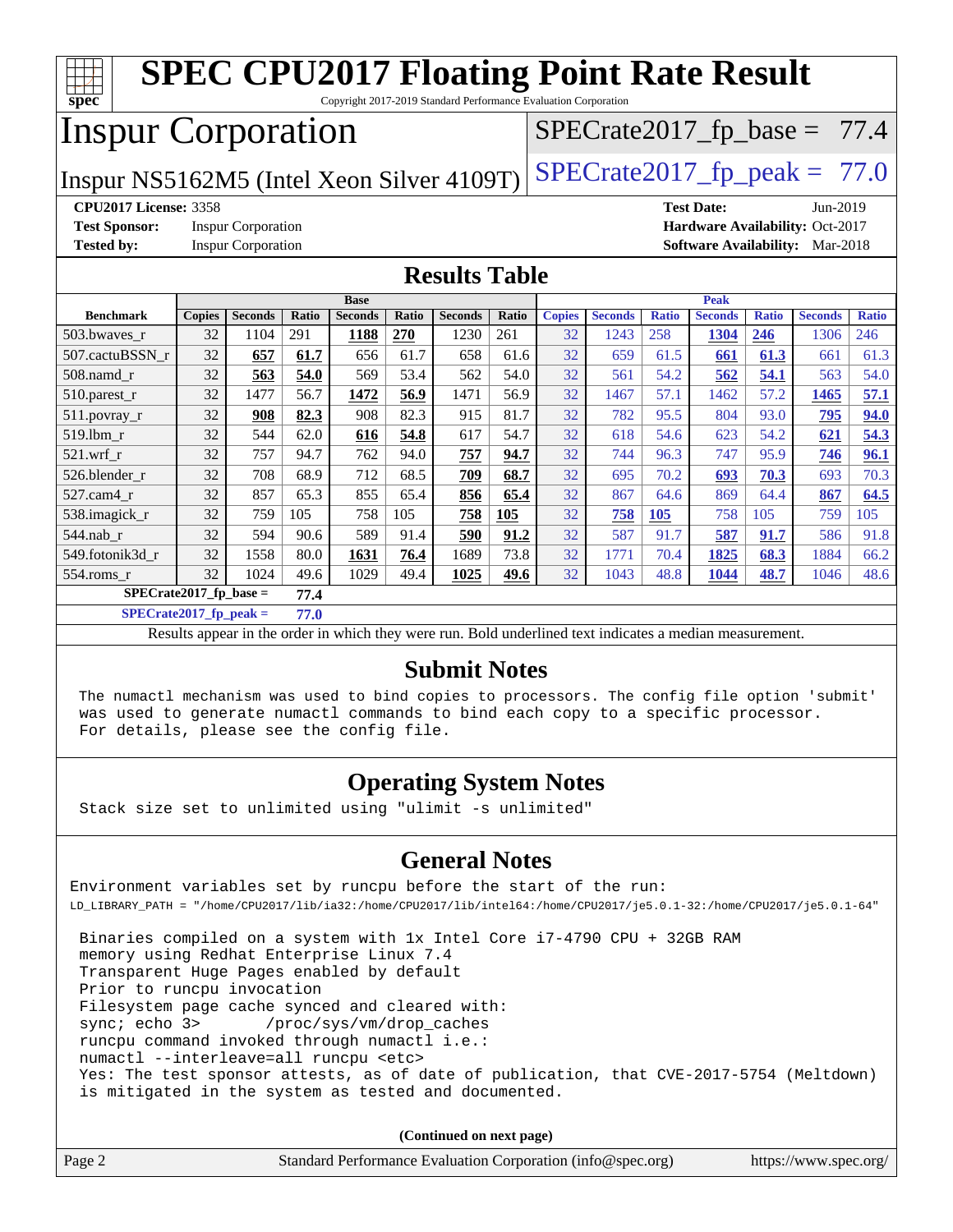

**(Continued on next page)**

Page 3 Standard Performance Evaluation Corporation [\(info@spec.org\)](mailto:info@spec.org) <https://www.spec.org/>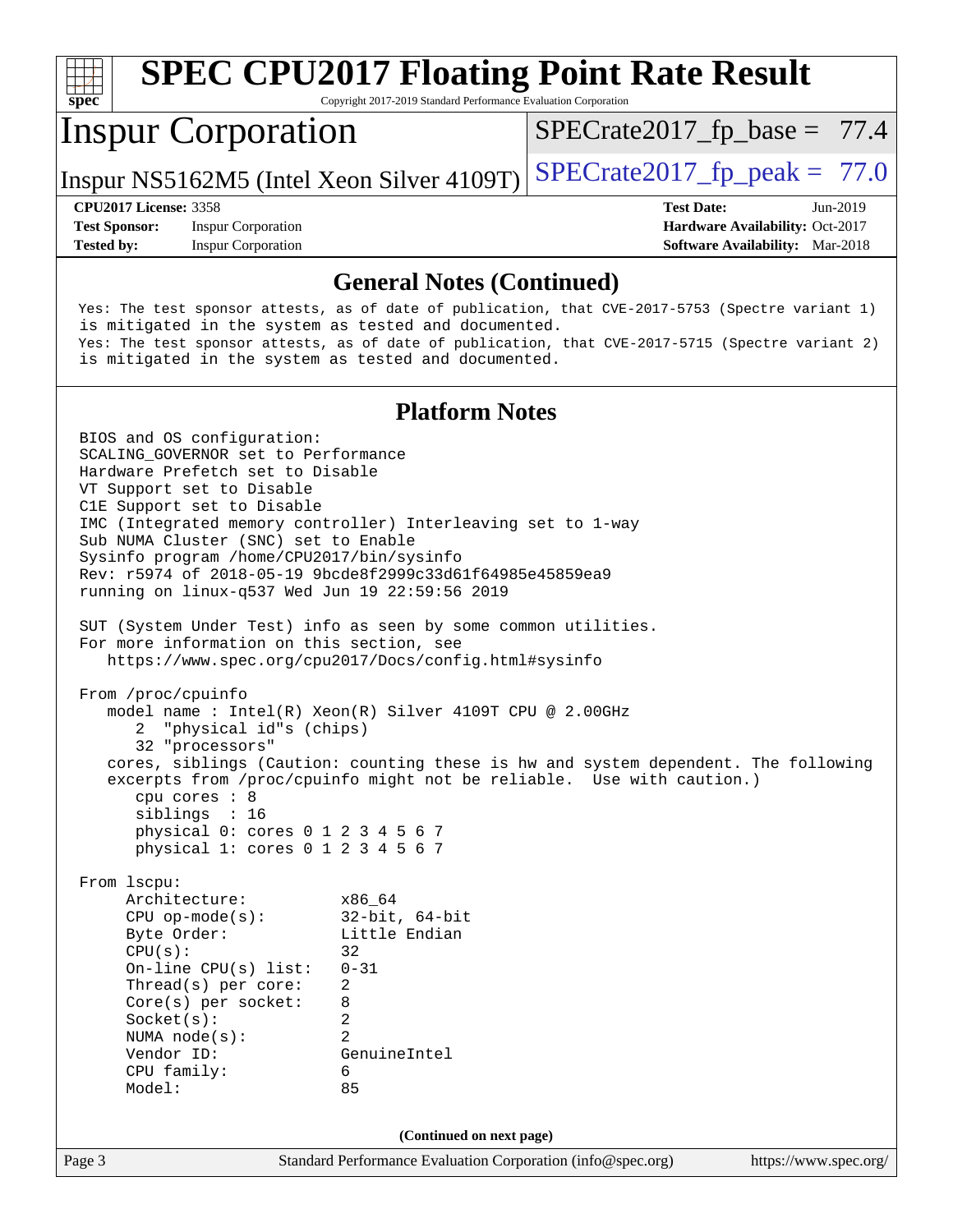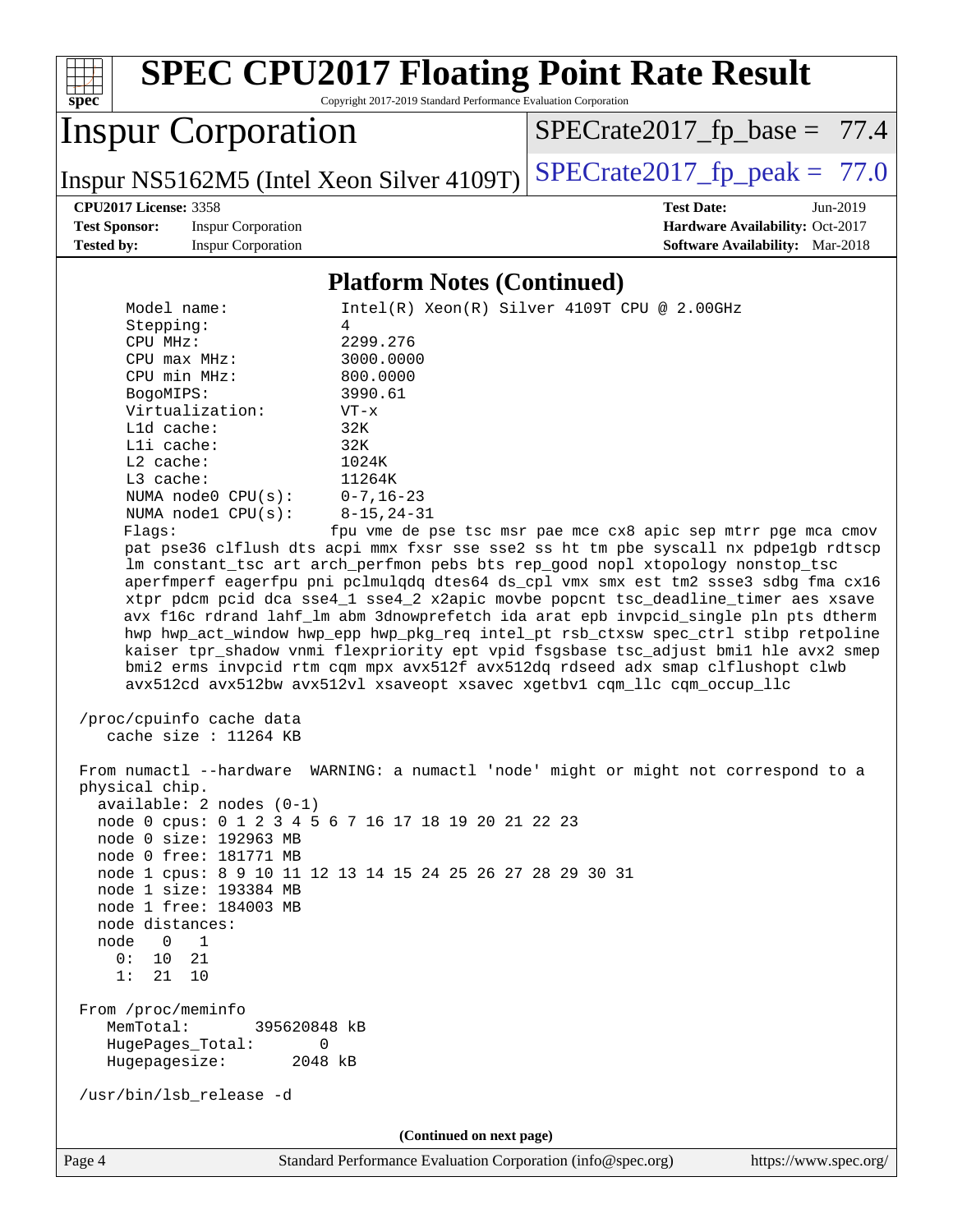| <b>SPEC CPU2017 Floating Point Rate Result</b><br>Copyright 2017-2019 Standard Performance Evaluation Corporation<br>spec <sup>®</sup>                                                                                                                                                                                                                                                                                                                                                |                                                                                                            |  |  |  |  |  |
|---------------------------------------------------------------------------------------------------------------------------------------------------------------------------------------------------------------------------------------------------------------------------------------------------------------------------------------------------------------------------------------------------------------------------------------------------------------------------------------|------------------------------------------------------------------------------------------------------------|--|--|--|--|--|
| <b>Inspur Corporation</b>                                                                                                                                                                                                                                                                                                                                                                                                                                                             | $SPECrate2017_fp\_base = 77.4$                                                                             |  |  |  |  |  |
| Inspur NS5162M5 (Intel Xeon Silver 4109T)                                                                                                                                                                                                                                                                                                                                                                                                                                             | $SPECrate2017_fp\_peak = 77.0$                                                                             |  |  |  |  |  |
| <b>CPU2017 License: 3358</b><br><b>Test Sponsor:</b><br><b>Inspur Corporation</b><br><b>Tested by:</b><br><b>Inspur Corporation</b>                                                                                                                                                                                                                                                                                                                                                   | <b>Test Date:</b><br>Jun-2019<br>Hardware Availability: Oct-2017<br><b>Software Availability:</b> Mar-2018 |  |  |  |  |  |
| <b>Platform Notes (Continued)</b>                                                                                                                                                                                                                                                                                                                                                                                                                                                     |                                                                                                            |  |  |  |  |  |
| SUSE Linux Enterprise Server 12 SP2                                                                                                                                                                                                                                                                                                                                                                                                                                                   |                                                                                                            |  |  |  |  |  |
| From /etc/*release* /etc/*version*<br>SuSE-release:<br>SUSE Linux Enterprise Server 12 (x86_64)<br>$VERSION = 12$<br>PATCHLEVEL = 2<br># This file is deprecated and will be removed in a future service pack or release.<br># Please check /etc/os-release for details about this release.<br>os-release:<br>NAME="SLES"<br>VERSION="12-SP2"<br>VERSION_ID="12.2"                                                                                                                    |                                                                                                            |  |  |  |  |  |
| PRETTY_NAME="SUSE Linux Enterprise Server 12 SP2"<br>ID="sles"<br>$ANSI\_COLOR = "0; 32"$<br>CPE_NAME="cpe:/o:suse:sles:12:sp2"                                                                                                                                                                                                                                                                                                                                                       |                                                                                                            |  |  |  |  |  |
| uname $-a$ :<br>Linux linux-q537 4.4.120-92.70-default #1 SMP Wed Mar 14 15:59:43 UTC 2018 (52a83de)<br>x86_64 x86_64 x86_64 GNU/Linux                                                                                                                                                                                                                                                                                                                                                |                                                                                                            |  |  |  |  |  |
| Kernel self-reported vulnerability status:                                                                                                                                                                                                                                                                                                                                                                                                                                            |                                                                                                            |  |  |  |  |  |
| CVE-2017-5754 (Meltdown):<br>Mitigation: PTI<br>CVE-2017-5753 (Spectre variant 1): Mitigation: __user pointer sanitization<br>CVE-2017-5715 (Spectre variant 2): Mitigation: IBRS+IBPB                                                                                                                                                                                                                                                                                                |                                                                                                            |  |  |  |  |  |
| run-level $3$ Jun $19$ $11:23$ last=5                                                                                                                                                                                                                                                                                                                                                                                                                                                 |                                                                                                            |  |  |  |  |  |
| SPEC is set to: /home/CPU2017<br>Type Size Used Avail Use% Mounted on<br>Filesystem<br>/dev/sdb3<br>xfs<br>407G<br>66G 342G 17% / home                                                                                                                                                                                                                                                                                                                                                |                                                                                                            |  |  |  |  |  |
| Additional information from dmidecode follows. WARNING: Use caution when you interpret<br>this section. The 'dmidecode' program reads system data which is "intended to allow<br>hardware to be accurately determined", but the intent may not be met, as there are<br>frequent changes to hardware, firmware, and the "DMTF SMBIOS" standard.<br>BIOS Inspur 4.0.1 08/30/2018<br>Memory:<br>4x NO DIMM NO DIMM<br>12x Samsung M393A4K40CB2-CTD 32 GB 2 rank 2666, configured at 2400 |                                                                                                            |  |  |  |  |  |
| (End of data from sysinfo program)                                                                                                                                                                                                                                                                                                                                                                                                                                                    |                                                                                                            |  |  |  |  |  |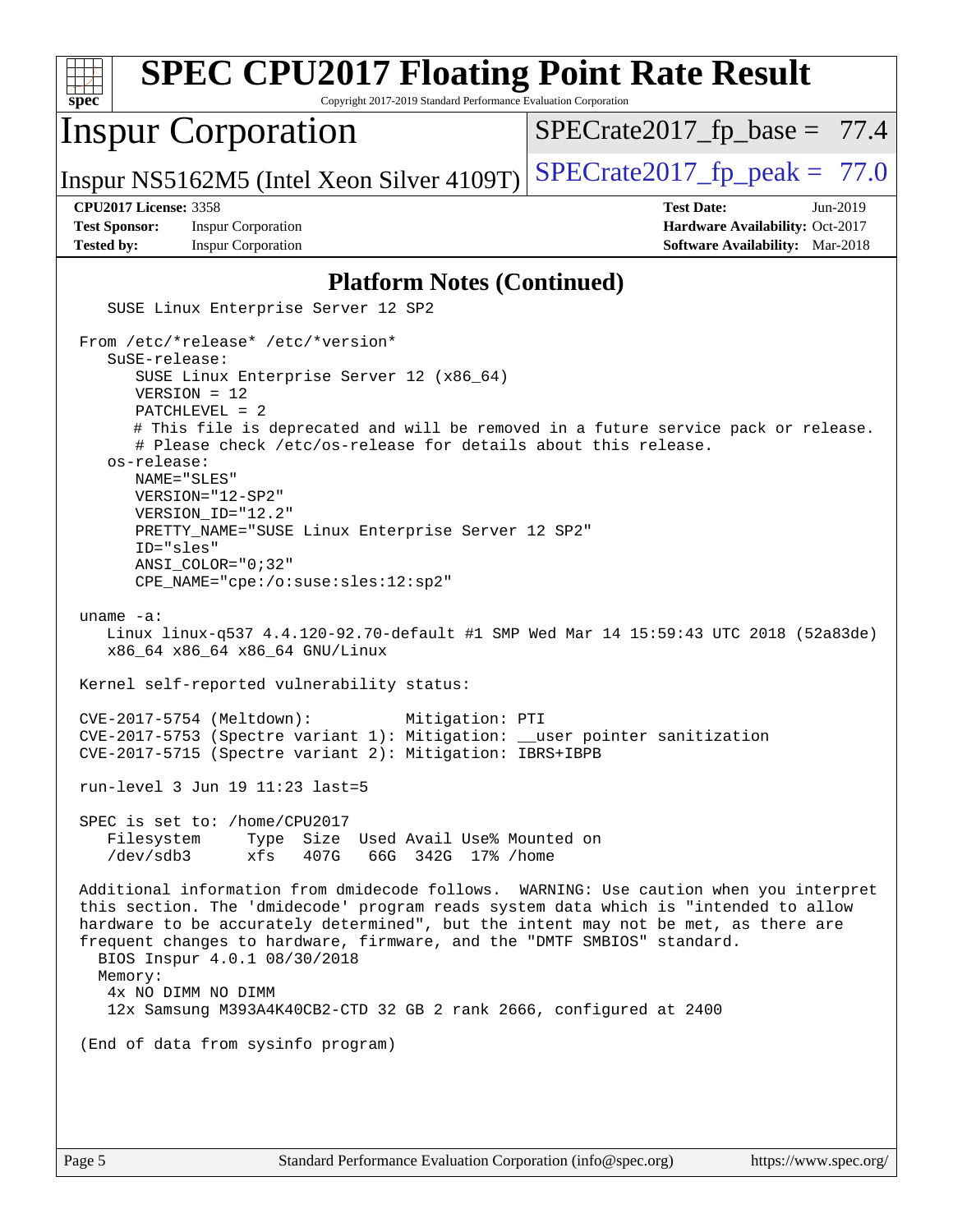| $spec^*$                                                                  | <b>SPEC CPU2017 Floating Point Rate Result</b>                                                                                                                                                | Copyright 2017-2019 Standard Performance Evaluation Corporation |  |                                                                                                |                       |
|---------------------------------------------------------------------------|-----------------------------------------------------------------------------------------------------------------------------------------------------------------------------------------------|-----------------------------------------------------------------|--|------------------------------------------------------------------------------------------------|-----------------------|
|                                                                           | <b>Inspur Corporation</b>                                                                                                                                                                     |                                                                 |  | $SPECrate2017_fp\_base = 77.4$                                                                 |                       |
|                                                                           | Inspur NS5162M5 (Intel Xeon Silver 4109T)                                                                                                                                                     |                                                                 |  | $SPECTate2017$ _fp_peak = 77.0                                                                 |                       |
| <b>CPU2017 License: 3358</b><br><b>Test Sponsor:</b><br><b>Tested by:</b> | <b>Inspur Corporation</b><br><b>Inspur Corporation</b>                                                                                                                                        |                                                                 |  | <b>Test Date:</b><br>Hardware Availability: Oct-2017<br><b>Software Availability:</b> Mar-2018 | Jun-2019              |
|                                                                           |                                                                                                                                                                                               | <b>Compiler Version Notes</b>                                   |  |                                                                                                |                       |
| CC.                                                                       | 519.1bm_r(base) 538.imagick_r(base, peak) 544.nab_r(base)                                                                                                                                     |                                                                 |  | ======================                                                                         |                       |
|                                                                           | icc (ICC) 18.0.0 20170811<br>Copyright (C) 1985-2017 Intel Corporation. All rights reserved.                                                                                                  |                                                                 |  |                                                                                                |                       |
| CC.                                                                       | 519.1bm_r(peak) 544.nab_r(peak)                                                                                                                                                               |                                                                 |  |                                                                                                |                       |
|                                                                           | icc (ICC) 18.0.0 20170811<br>Copyright (C) 1985-2017 Intel Corporation. All rights reserved.                                                                                                  |                                                                 |  |                                                                                                |                       |
|                                                                           | CXXC 508.namd_r(base) 510.parest_r(base)<br>-------------------------                                                                                                                         |                                                                 |  |                                                                                                |                       |
|                                                                           | icpc (ICC) 18.0.0 20170811<br>Copyright (C) 1985-2017 Intel Corporation. All rights reserved.                                                                                                 |                                                                 |  |                                                                                                |                       |
|                                                                           | CXXC 508.namd_r(peak) 510.parest_r(peak)                                                                                                                                                      |                                                                 |  |                                                                                                |                       |
|                                                                           | icpc (ICC) 18.0.0 20170811<br>Copyright (C) 1985-2017 Intel Corporation. All rights reserved.                                                                                                 |                                                                 |  |                                                                                                |                       |
|                                                                           | CC 511.povray_r(base) 526.blender_r(base)                                                                                                                                                     |                                                                 |  |                                                                                                |                       |
|                                                                           | icpc (ICC) 18.0.0 20170811<br>Copyright (C) 1985-2017 Intel Corporation. All rights reserved.<br>icc (ICC) 18.0.0 20170811                                                                    |                                                                 |  |                                                                                                |                       |
|                                                                           | Copyright (C) 1985-2017 Intel Corporation. All rights reserved.                                                                                                                               |                                                                 |  |                                                                                                |                       |
| CC.                                                                       | 511.povray_r(peak) 526.blender_r(peak)                                                                                                                                                        |                                                                 |  |                                                                                                |                       |
|                                                                           | icpc (ICC) 18.0.0 20170811<br>Copyright (C) 1985-2017 Intel Corporation. All rights reserved.<br>icc (ICC) 18.0.0 20170811<br>Copyright (C) 1985-2017 Intel Corporation. All rights reserved. |                                                                 |  |                                                                                                |                       |
|                                                                           |                                                                                                                                                                                               |                                                                 |  |                                                                                                |                       |
|                                                                           |                                                                                                                                                                                               | (Continued on next page)                                        |  |                                                                                                |                       |
| Page 6                                                                    |                                                                                                                                                                                               | Standard Performance Evaluation Corporation (info@spec.org)     |  |                                                                                                | https://www.spec.org/ |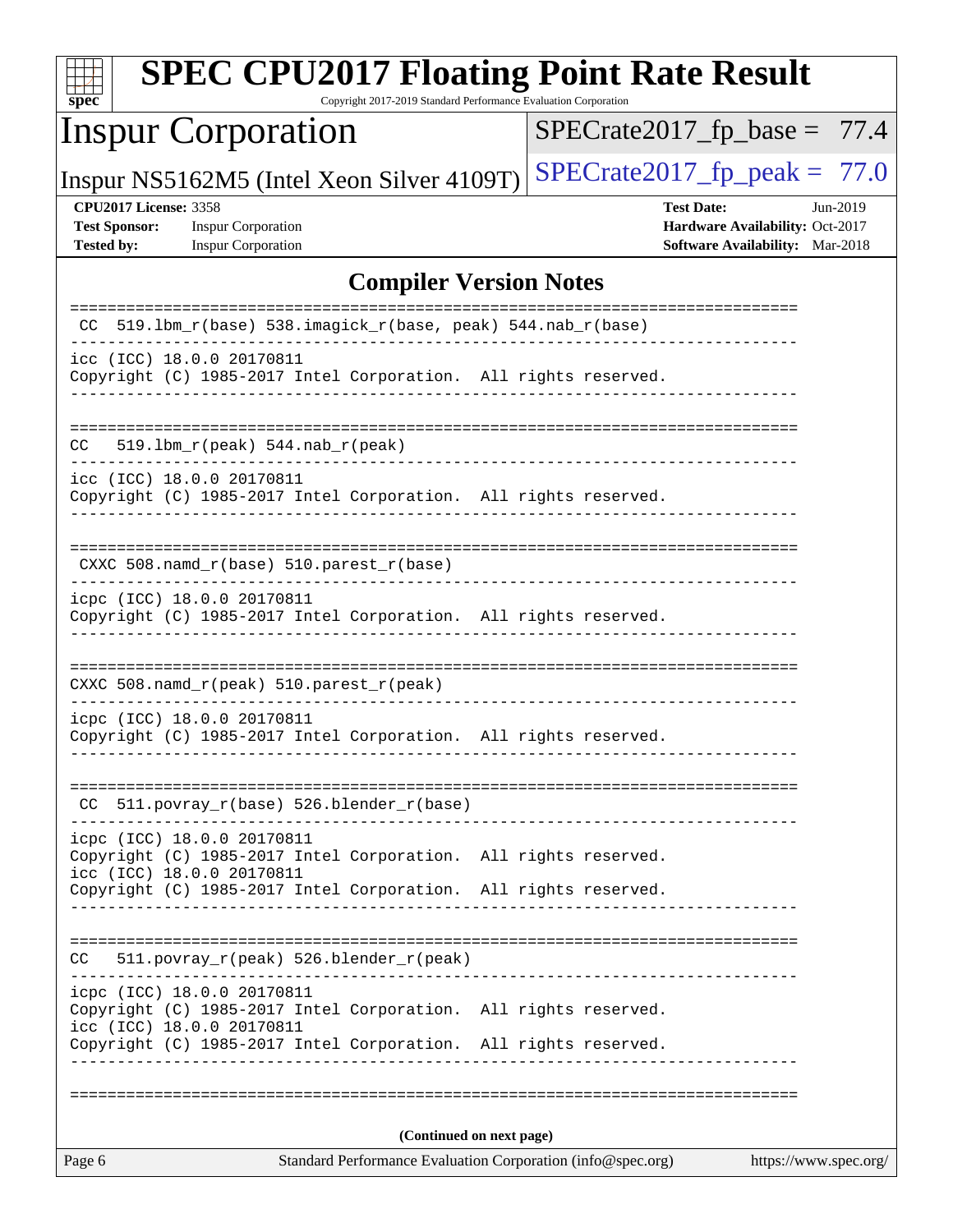| <b>SPEC CPU2017 Floating Point Rate Result</b><br>Copyright 2017-2019 Standard Performance Evaluation Corporation<br>spec <sup>®</sup> |                                                                    |  |  |  |  |  |  |
|----------------------------------------------------------------------------------------------------------------------------------------|--------------------------------------------------------------------|--|--|--|--|--|--|
| <b>Inspur Corporation</b>                                                                                                              | $SPECrate2017_fp\_base = 77.4$                                     |  |  |  |  |  |  |
| Inspur NS5162M5 (Intel Xeon Silver 4109T)                                                                                              | $SPECrate2017_fp\_peak = 77.0$                                     |  |  |  |  |  |  |
| <b>CPU2017 License: 3358</b>                                                                                                           | <b>Test Date:</b><br>Jun-2019                                      |  |  |  |  |  |  |
| <b>Test Sponsor:</b><br><b>Inspur Corporation</b><br><b>Tested by:</b><br><b>Inspur Corporation</b>                                    | Hardware Availability: Oct-2017<br>Software Availability: Mar-2018 |  |  |  |  |  |  |
|                                                                                                                                        |                                                                    |  |  |  |  |  |  |
| <b>Compiler Version Notes (Continued)</b>                                                                                              |                                                                    |  |  |  |  |  |  |
| 507.cactuBSSN_r(base)<br>FC                                                                                                            |                                                                    |  |  |  |  |  |  |
| icpc (ICC) 18.0.0 20170811<br>Copyright (C) 1985-2017 Intel Corporation. All rights reserved.                                          |                                                                    |  |  |  |  |  |  |
| icc (ICC) 18.0.0 20170811<br>Copyright (C) 1985-2017 Intel Corporation. All rights reserved.<br>ifort (IFORT) 18.0.0 20170811          |                                                                    |  |  |  |  |  |  |
| Copyright (C) 1985-2017 Intel Corporation. All rights reserved.                                                                        |                                                                    |  |  |  |  |  |  |
|                                                                                                                                        |                                                                    |  |  |  |  |  |  |
|                                                                                                                                        |                                                                    |  |  |  |  |  |  |
| 507.cactuBSSN r(peak)<br>FC                                                                                                            |                                                                    |  |  |  |  |  |  |
| icpc (ICC) 18.0.0 20170811<br>Copyright (C) 1985-2017 Intel Corporation. All rights reserved.<br>icc (ICC) 18.0.0 20170811             |                                                                    |  |  |  |  |  |  |
| Copyright (C) 1985-2017 Intel Corporation. All rights reserved.                                                                        |                                                                    |  |  |  |  |  |  |
| ifort (IFORT) 18.0.0 20170811<br>Copyright (C) 1985-2017 Intel Corporation. All rights reserved.                                       |                                                                    |  |  |  |  |  |  |
|                                                                                                                                        |                                                                    |  |  |  |  |  |  |
| FC 503.bwaves_r(base, peak) 549.fotonik3d_r(base, peak) 554.roms_r(base)                                                               |                                                                    |  |  |  |  |  |  |
| ifort (IFORT) 18.0.0 20170811<br>Copyright (C) 1985-2017 Intel Corporation. All rights reserved.                                       |                                                                    |  |  |  |  |  |  |
|                                                                                                                                        |                                                                    |  |  |  |  |  |  |
| $554.$ roms $r(\text{peak})$<br>FC                                                                                                     |                                                                    |  |  |  |  |  |  |
| ifort (IFORT) 18.0.0 20170811<br>Copyright (C) 1985-2017 Intel Corporation. All rights reserved.                                       |                                                                    |  |  |  |  |  |  |
| $CC$ 521.wrf_r(base) 527.cam4_r(base)                                                                                                  |                                                                    |  |  |  |  |  |  |
| ifort (IFORT) 18.0.0 20170811                                                                                                          |                                                                    |  |  |  |  |  |  |
| Copyright (C) 1985-2017 Intel Corporation. All rights reserved.<br>icc (ICC) 18.0.0 20170811                                           |                                                                    |  |  |  |  |  |  |
| Copyright (C) 1985-2017 Intel Corporation. All rights reserved.                                                                        |                                                                    |  |  |  |  |  |  |
| $521.wrf_r(peak) 527.camf_r(peak)$<br>CC                                                                                               |                                                                    |  |  |  |  |  |  |
| (Continued on next page)                                                                                                               |                                                                    |  |  |  |  |  |  |
| Page 7<br>Standard Performance Evaluation Corporation (info@spec.org)<br>https://www.spec.org/                                         |                                                                    |  |  |  |  |  |  |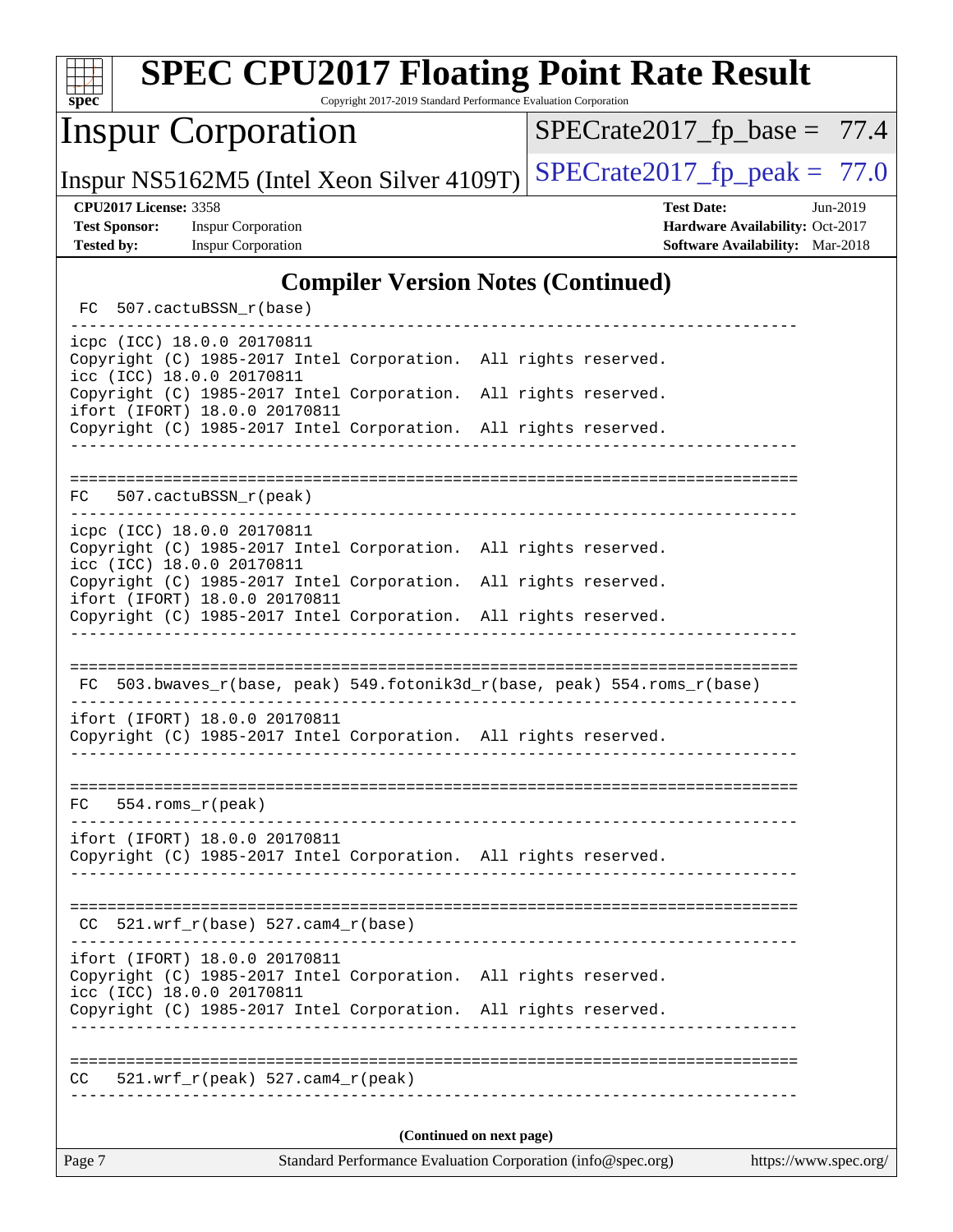

# **[SPEC CPU2017 Floating Point Rate Result](http://www.spec.org/auto/cpu2017/Docs/result-fields.html#SPECCPU2017FloatingPointRateResult)**

Copyright 2017-2019 Standard Performance Evaluation Corporation

## Inspur Corporation

 $SPECTate2017_fp\_base = 77.4$ 

Inspur NS5162M5 (Intel Xeon Silver 4109T) SPECrate  $2017$  fp peak = 77.0

**[Test Sponsor:](http://www.spec.org/auto/cpu2017/Docs/result-fields.html#TestSponsor)** Inspur Corporation **[Hardware Availability:](http://www.spec.org/auto/cpu2017/Docs/result-fields.html#HardwareAvailability)** Oct-2017 **[Tested by:](http://www.spec.org/auto/cpu2017/Docs/result-fields.html#Testedby)** Inspur Corporation **[Software Availability:](http://www.spec.org/auto/cpu2017/Docs/result-fields.html#SoftwareAvailability)** Mar-2018

**[CPU2017 License:](http://www.spec.org/auto/cpu2017/Docs/result-fields.html#CPU2017License)** 3358 **[Test Date:](http://www.spec.org/auto/cpu2017/Docs/result-fields.html#TestDate)** Jun-2019

#### **[Compiler Version Notes \(Continued\)](http://www.spec.org/auto/cpu2017/Docs/result-fields.html#CompilerVersionNotes)**

ifort (IFORT) 18.0.0 20170811 Copyright (C) 1985-2017 Intel Corporation. All rights reserved. icc (ICC) 18.0.0 20170811 Copyright (C) 1985-2017 Intel Corporation. All rights reserved. ------------------------------------------------------------------------------

## **[Base Compiler Invocation](http://www.spec.org/auto/cpu2017/Docs/result-fields.html#BaseCompilerInvocation)**

[C benchmarks](http://www.spec.org/auto/cpu2017/Docs/result-fields.html#Cbenchmarks):  $i$ cc

[C++ benchmarks:](http://www.spec.org/auto/cpu2017/Docs/result-fields.html#CXXbenchmarks) [icpc](http://www.spec.org/cpu2017/results/res2019q3/cpu2017-20190709-16200.flags.html#user_CXXbase_intel_icpc_18.0_c510b6838c7f56d33e37e94d029a35b4a7bccf4766a728ee175e80a419847e808290a9b78be685c44ab727ea267ec2f070ec5dc83b407c0218cded6866a35d07)

[Fortran benchmarks](http://www.spec.org/auto/cpu2017/Docs/result-fields.html#Fortranbenchmarks): [ifort](http://www.spec.org/cpu2017/results/res2019q3/cpu2017-20190709-16200.flags.html#user_FCbase_intel_ifort_18.0_8111460550e3ca792625aed983ce982f94888b8b503583aa7ba2b8303487b4d8a21a13e7191a45c5fd58ff318f48f9492884d4413fa793fd88dd292cad7027ca)

[Benchmarks using both Fortran and C](http://www.spec.org/auto/cpu2017/Docs/result-fields.html#BenchmarksusingbothFortranandC): [ifort](http://www.spec.org/cpu2017/results/res2019q3/cpu2017-20190709-16200.flags.html#user_CC_FCbase_intel_ifort_18.0_8111460550e3ca792625aed983ce982f94888b8b503583aa7ba2b8303487b4d8a21a13e7191a45c5fd58ff318f48f9492884d4413fa793fd88dd292cad7027ca) [icc](http://www.spec.org/cpu2017/results/res2019q3/cpu2017-20190709-16200.flags.html#user_CC_FCbase_intel_icc_18.0_66fc1ee009f7361af1fbd72ca7dcefbb700085f36577c54f309893dd4ec40d12360134090235512931783d35fd58c0460139e722d5067c5574d8eaf2b3e37e92)

[Benchmarks using both C and C++](http://www.spec.org/auto/cpu2017/Docs/result-fields.html#BenchmarksusingbothCandCXX): [icpc](http://www.spec.org/cpu2017/results/res2019q3/cpu2017-20190709-16200.flags.html#user_CC_CXXbase_intel_icpc_18.0_c510b6838c7f56d33e37e94d029a35b4a7bccf4766a728ee175e80a419847e808290a9b78be685c44ab727ea267ec2f070ec5dc83b407c0218cded6866a35d07) [icc](http://www.spec.org/cpu2017/results/res2019q3/cpu2017-20190709-16200.flags.html#user_CC_CXXbase_intel_icc_18.0_66fc1ee009f7361af1fbd72ca7dcefbb700085f36577c54f309893dd4ec40d12360134090235512931783d35fd58c0460139e722d5067c5574d8eaf2b3e37e92)

[Benchmarks using Fortran, C, and C++:](http://www.spec.org/auto/cpu2017/Docs/result-fields.html#BenchmarksusingFortranCandCXX) [icpc](http://www.spec.org/cpu2017/results/res2019q3/cpu2017-20190709-16200.flags.html#user_CC_CXX_FCbase_intel_icpc_18.0_c510b6838c7f56d33e37e94d029a35b4a7bccf4766a728ee175e80a419847e808290a9b78be685c44ab727ea267ec2f070ec5dc83b407c0218cded6866a35d07) [icc](http://www.spec.org/cpu2017/results/res2019q3/cpu2017-20190709-16200.flags.html#user_CC_CXX_FCbase_intel_icc_18.0_66fc1ee009f7361af1fbd72ca7dcefbb700085f36577c54f309893dd4ec40d12360134090235512931783d35fd58c0460139e722d5067c5574d8eaf2b3e37e92) [ifort](http://www.spec.org/cpu2017/results/res2019q3/cpu2017-20190709-16200.flags.html#user_CC_CXX_FCbase_intel_ifort_18.0_8111460550e3ca792625aed983ce982f94888b8b503583aa7ba2b8303487b4d8a21a13e7191a45c5fd58ff318f48f9492884d4413fa793fd88dd292cad7027ca)

## **[Base Portability Flags](http://www.spec.org/auto/cpu2017/Docs/result-fields.html#BasePortabilityFlags)**

 503.bwaves\_r: [-DSPEC\\_LP64](http://www.spec.org/cpu2017/results/res2019q3/cpu2017-20190709-16200.flags.html#suite_basePORTABILITY503_bwaves_r_DSPEC_LP64) 507.cactuBSSN\_r: [-DSPEC\\_LP64](http://www.spec.org/cpu2017/results/res2019q3/cpu2017-20190709-16200.flags.html#suite_basePORTABILITY507_cactuBSSN_r_DSPEC_LP64) 508.namd\_r: [-DSPEC\\_LP64](http://www.spec.org/cpu2017/results/res2019q3/cpu2017-20190709-16200.flags.html#suite_basePORTABILITY508_namd_r_DSPEC_LP64) 510.parest\_r: [-DSPEC\\_LP64](http://www.spec.org/cpu2017/results/res2019q3/cpu2017-20190709-16200.flags.html#suite_basePORTABILITY510_parest_r_DSPEC_LP64) 511.povray\_r: [-DSPEC\\_LP64](http://www.spec.org/cpu2017/results/res2019q3/cpu2017-20190709-16200.flags.html#suite_basePORTABILITY511_povray_r_DSPEC_LP64) 519.lbm\_r: [-DSPEC\\_LP64](http://www.spec.org/cpu2017/results/res2019q3/cpu2017-20190709-16200.flags.html#suite_basePORTABILITY519_lbm_r_DSPEC_LP64) 521.wrf\_r: [-DSPEC\\_LP64](http://www.spec.org/cpu2017/results/res2019q3/cpu2017-20190709-16200.flags.html#suite_basePORTABILITY521_wrf_r_DSPEC_LP64) [-DSPEC\\_CASE\\_FLAG](http://www.spec.org/cpu2017/results/res2019q3/cpu2017-20190709-16200.flags.html#b521.wrf_r_baseCPORTABILITY_DSPEC_CASE_FLAG) [-convert big\\_endian](http://www.spec.org/cpu2017/results/res2019q3/cpu2017-20190709-16200.flags.html#user_baseFPORTABILITY521_wrf_r_convert_big_endian_c3194028bc08c63ac5d04de18c48ce6d347e4e562e8892b8bdbdc0214820426deb8554edfa529a3fb25a586e65a3d812c835984020483e7e73212c4d31a38223) 526.blender\_r: [-DSPEC\\_LP64](http://www.spec.org/cpu2017/results/res2019q3/cpu2017-20190709-16200.flags.html#suite_basePORTABILITY526_blender_r_DSPEC_LP64) [-DSPEC\\_LINUX](http://www.spec.org/cpu2017/results/res2019q3/cpu2017-20190709-16200.flags.html#b526.blender_r_baseCPORTABILITY_DSPEC_LINUX) [-funsigned-char](http://www.spec.org/cpu2017/results/res2019q3/cpu2017-20190709-16200.flags.html#user_baseCPORTABILITY526_blender_r_force_uchar_40c60f00ab013830e2dd6774aeded3ff59883ba5a1fc5fc14077f794d777847726e2a5858cbc7672e36e1b067e7e5c1d9a74f7176df07886a243d7cc18edfe67) 527.cam4\_r: [-DSPEC\\_LP64](http://www.spec.org/cpu2017/results/res2019q3/cpu2017-20190709-16200.flags.html#suite_basePORTABILITY527_cam4_r_DSPEC_LP64) [-DSPEC\\_CASE\\_FLAG](http://www.spec.org/cpu2017/results/res2019q3/cpu2017-20190709-16200.flags.html#b527.cam4_r_baseCPORTABILITY_DSPEC_CASE_FLAG) 538.imagick\_r: [-DSPEC\\_LP64](http://www.spec.org/cpu2017/results/res2019q3/cpu2017-20190709-16200.flags.html#suite_basePORTABILITY538_imagick_r_DSPEC_LP64) 544.nab\_r: [-DSPEC\\_LP64](http://www.spec.org/cpu2017/results/res2019q3/cpu2017-20190709-16200.flags.html#suite_basePORTABILITY544_nab_r_DSPEC_LP64) 549.fotonik3d\_r: [-DSPEC\\_LP64](http://www.spec.org/cpu2017/results/res2019q3/cpu2017-20190709-16200.flags.html#suite_basePORTABILITY549_fotonik3d_r_DSPEC_LP64) 554.roms\_r: [-DSPEC\\_LP64](http://www.spec.org/cpu2017/results/res2019q3/cpu2017-20190709-16200.flags.html#suite_basePORTABILITY554_roms_r_DSPEC_LP64)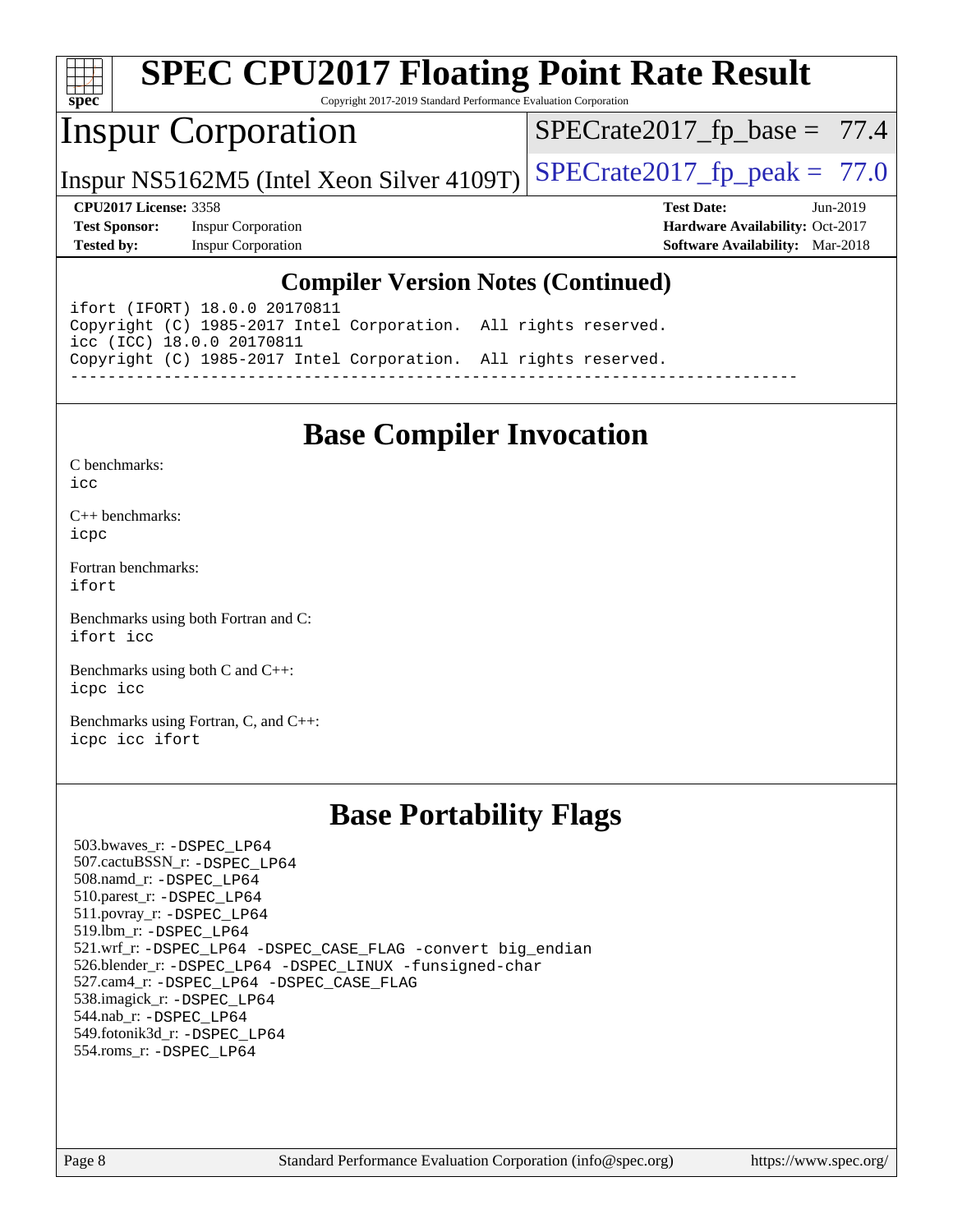| <b>SPEC CPU2017 Floating Point Rate Result</b>                                                                                                                                           |                                                                                                            |  |  |  |  |  |  |  |
|------------------------------------------------------------------------------------------------------------------------------------------------------------------------------------------|------------------------------------------------------------------------------------------------------------|--|--|--|--|--|--|--|
| $\overline{\text{spec}^*}$<br>Copyright 2017-2019 Standard Performance Evaluation Corporation                                                                                            |                                                                                                            |  |  |  |  |  |  |  |
| <b>Inspur Corporation</b>                                                                                                                                                                | $SPECrate2017_fp\_base = 77.4$                                                                             |  |  |  |  |  |  |  |
| Inspur NS5162M5 (Intel Xeon Silver 4109T)                                                                                                                                                | $SPECrate2017_fp\_peak = 77.0$                                                                             |  |  |  |  |  |  |  |
| <b>CPU2017 License: 3358</b><br><b>Test Sponsor:</b><br><b>Inspur Corporation</b><br><b>Tested by:</b><br><b>Inspur Corporation</b>                                                      | <b>Test Date:</b><br>Jun-2019<br>Hardware Availability: Oct-2017<br><b>Software Availability:</b> Mar-2018 |  |  |  |  |  |  |  |
| <b>Base Optimization Flags</b>                                                                                                                                                           |                                                                                                            |  |  |  |  |  |  |  |
| C benchmarks:<br>-xCORE-AVX512 -ipo -03 -no-prec-div -qopt-prefetch<br>-ffinite-math-only -gopt-mem-layout-trans=3                                                                       |                                                                                                            |  |  |  |  |  |  |  |
| $C_{++}$ benchmarks:<br>-xCORE-AVX512 -ipo -03 -no-prec-div -qopt-prefetch<br>-ffinite-math-only -qopt-mem-layout-trans=3                                                                |                                                                                                            |  |  |  |  |  |  |  |
| Fortran benchmarks:<br>-xCORE-AVX512 -ipo -03 -no-prec-div -qopt-prefetch<br>-ffinite-math-only -qopt-mem-layout-trans=3 -nostandard-realloc-lhs<br>-align array32byte                   |                                                                                                            |  |  |  |  |  |  |  |
| Benchmarks using both Fortran and C:<br>-xCORE-AVX512 -ipo -03 -no-prec-div -qopt-prefetch<br>-ffinite-math-only -qopt-mem-layout-trans=3 -nostandard-realloc-lhs<br>-align array32byte  |                                                                                                            |  |  |  |  |  |  |  |
| Benchmarks using both C and C++:<br>-xCORE-AVX512 -ipo -03 -no-prec-div -qopt-prefetch<br>-ffinite-math-only -gopt-mem-layout-trans=3                                                    |                                                                                                            |  |  |  |  |  |  |  |
| Benchmarks using Fortran, C, and C++:<br>-xCORE-AVX512 -ipo -03 -no-prec-div -qopt-prefetch<br>-ffinite-math-only -qopt-mem-layout-trans=3 -nostandard-realloc-lhs<br>-align array32byte |                                                                                                            |  |  |  |  |  |  |  |
| <b>Base Other Flags</b>                                                                                                                                                                  |                                                                                                            |  |  |  |  |  |  |  |
| C benchmarks:<br>$-m64 - std= c11$                                                                                                                                                       |                                                                                                            |  |  |  |  |  |  |  |
| $C_{++}$ benchmarks:<br>$-m64$                                                                                                                                                           |                                                                                                            |  |  |  |  |  |  |  |
| Fortran benchmarks:<br>$-m64$                                                                                                                                                            |                                                                                                            |  |  |  |  |  |  |  |
| Benchmarks using both Fortran and C:<br>$-m64 - std= c11$                                                                                                                                |                                                                                                            |  |  |  |  |  |  |  |
| Benchmarks using both C and C++:<br>$-m64 - std= c11$                                                                                                                                    |                                                                                                            |  |  |  |  |  |  |  |
| (Continued on next page)                                                                                                                                                                 |                                                                                                            |  |  |  |  |  |  |  |
| Page 9<br>Standard Performance Evaluation Corporation (info@spec.org)                                                                                                                    | https://www.spec.org/                                                                                      |  |  |  |  |  |  |  |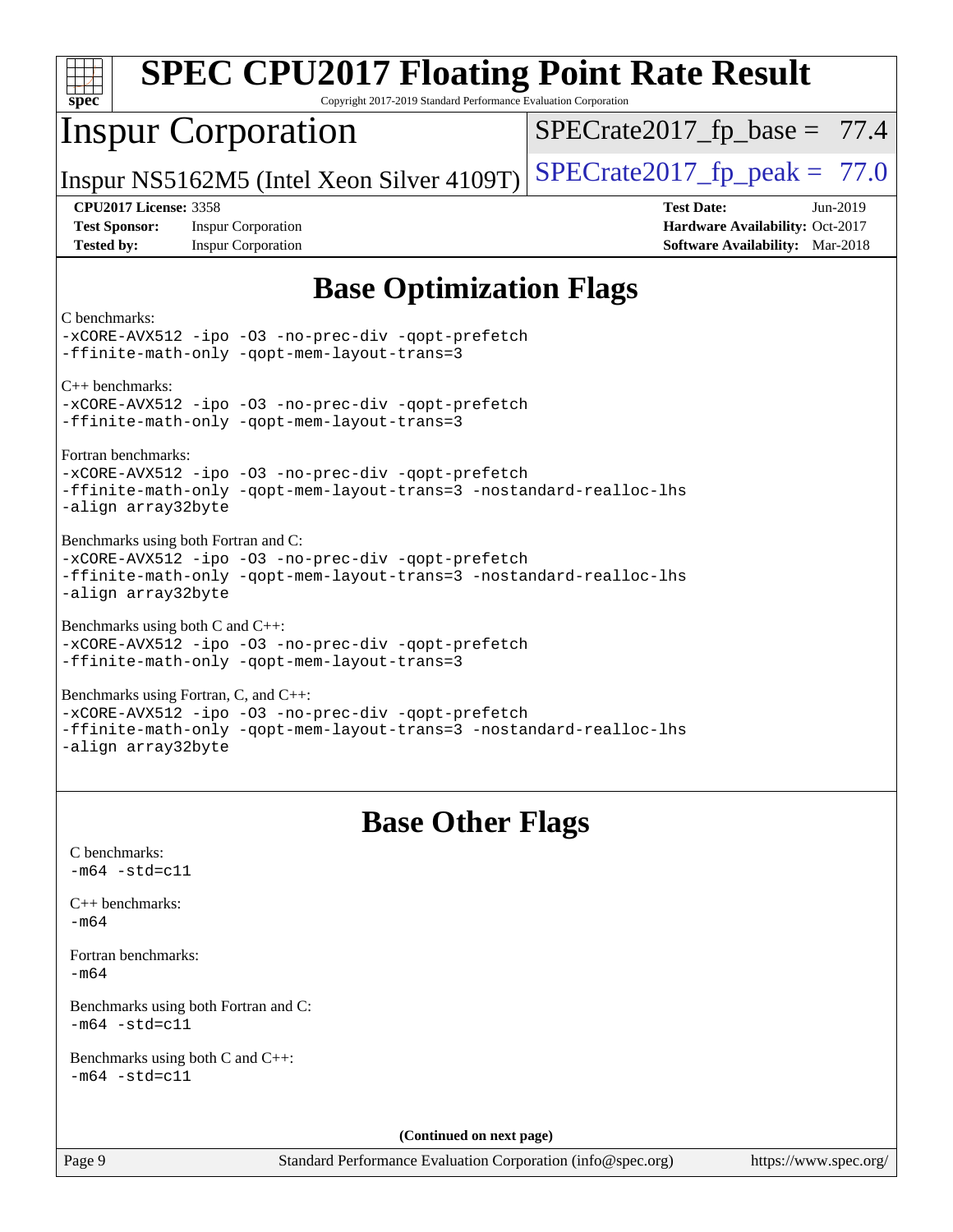

## **[Base Other Flags \(Continued\)](http://www.spec.org/auto/cpu2017/Docs/result-fields.html#BaseOtherFlags)**

[Benchmarks using Fortran, C, and C++:](http://www.spec.org/auto/cpu2017/Docs/result-fields.html#BenchmarksusingFortranCandCXX)  $-m64$   $-std=cl1$ 

**[Peak Compiler Invocation](http://www.spec.org/auto/cpu2017/Docs/result-fields.html#PeakCompilerInvocation)**

[C benchmarks](http://www.spec.org/auto/cpu2017/Docs/result-fields.html#Cbenchmarks):  $i$ cc

[C++ benchmarks:](http://www.spec.org/auto/cpu2017/Docs/result-fields.html#CXXbenchmarks) [icpc](http://www.spec.org/cpu2017/results/res2019q3/cpu2017-20190709-16200.flags.html#user_CXXpeak_intel_icpc_18.0_c510b6838c7f56d33e37e94d029a35b4a7bccf4766a728ee175e80a419847e808290a9b78be685c44ab727ea267ec2f070ec5dc83b407c0218cded6866a35d07)

[Fortran benchmarks](http://www.spec.org/auto/cpu2017/Docs/result-fields.html#Fortranbenchmarks): [ifort](http://www.spec.org/cpu2017/results/res2019q3/cpu2017-20190709-16200.flags.html#user_FCpeak_intel_ifort_18.0_8111460550e3ca792625aed983ce982f94888b8b503583aa7ba2b8303487b4d8a21a13e7191a45c5fd58ff318f48f9492884d4413fa793fd88dd292cad7027ca)

[Benchmarks using both Fortran and C](http://www.spec.org/auto/cpu2017/Docs/result-fields.html#BenchmarksusingbothFortranandC): [ifort](http://www.spec.org/cpu2017/results/res2019q3/cpu2017-20190709-16200.flags.html#user_CC_FCpeak_intel_ifort_18.0_8111460550e3ca792625aed983ce982f94888b8b503583aa7ba2b8303487b4d8a21a13e7191a45c5fd58ff318f48f9492884d4413fa793fd88dd292cad7027ca) [icc](http://www.spec.org/cpu2017/results/res2019q3/cpu2017-20190709-16200.flags.html#user_CC_FCpeak_intel_icc_18.0_66fc1ee009f7361af1fbd72ca7dcefbb700085f36577c54f309893dd4ec40d12360134090235512931783d35fd58c0460139e722d5067c5574d8eaf2b3e37e92)

[Benchmarks using both C and C++](http://www.spec.org/auto/cpu2017/Docs/result-fields.html#BenchmarksusingbothCandCXX): [icpc](http://www.spec.org/cpu2017/results/res2019q3/cpu2017-20190709-16200.flags.html#user_CC_CXXpeak_intel_icpc_18.0_c510b6838c7f56d33e37e94d029a35b4a7bccf4766a728ee175e80a419847e808290a9b78be685c44ab727ea267ec2f070ec5dc83b407c0218cded6866a35d07) [icc](http://www.spec.org/cpu2017/results/res2019q3/cpu2017-20190709-16200.flags.html#user_CC_CXXpeak_intel_icc_18.0_66fc1ee009f7361af1fbd72ca7dcefbb700085f36577c54f309893dd4ec40d12360134090235512931783d35fd58c0460139e722d5067c5574d8eaf2b3e37e92)

[Benchmarks using Fortran, C, and C++:](http://www.spec.org/auto/cpu2017/Docs/result-fields.html#BenchmarksusingFortranCandCXX) [icpc](http://www.spec.org/cpu2017/results/res2019q3/cpu2017-20190709-16200.flags.html#user_CC_CXX_FCpeak_intel_icpc_18.0_c510b6838c7f56d33e37e94d029a35b4a7bccf4766a728ee175e80a419847e808290a9b78be685c44ab727ea267ec2f070ec5dc83b407c0218cded6866a35d07) [icc](http://www.spec.org/cpu2017/results/res2019q3/cpu2017-20190709-16200.flags.html#user_CC_CXX_FCpeak_intel_icc_18.0_66fc1ee009f7361af1fbd72ca7dcefbb700085f36577c54f309893dd4ec40d12360134090235512931783d35fd58c0460139e722d5067c5574d8eaf2b3e37e92) [ifort](http://www.spec.org/cpu2017/results/res2019q3/cpu2017-20190709-16200.flags.html#user_CC_CXX_FCpeak_intel_ifort_18.0_8111460550e3ca792625aed983ce982f94888b8b503583aa7ba2b8303487b4d8a21a13e7191a45c5fd58ff318f48f9492884d4413fa793fd88dd292cad7027ca)

## **[Peak Portability Flags](http://www.spec.org/auto/cpu2017/Docs/result-fields.html#PeakPortabilityFlags)**

Same as Base Portability Flags

## **[Peak Optimization Flags](http://www.spec.org/auto/cpu2017/Docs/result-fields.html#PeakOptimizationFlags)**

[C benchmarks](http://www.spec.org/auto/cpu2017/Docs/result-fields.html#Cbenchmarks):

 519.lbm\_r: [-prof-gen](http://www.spec.org/cpu2017/results/res2019q3/cpu2017-20190709-16200.flags.html#user_peakPASS1_CFLAGSPASS1_LDFLAGS519_lbm_r_prof_gen_5aa4926d6013ddb2a31985c654b3eb18169fc0c6952a63635c234f711e6e63dd76e94ad52365559451ec499a2cdb89e4dc58ba4c67ef54ca681ffbe1461d6b36)(pass 1) [-prof-use](http://www.spec.org/cpu2017/results/res2019q3/cpu2017-20190709-16200.flags.html#user_peakPASS2_CFLAGSPASS2_LDFLAGS519_lbm_r_prof_use_1a21ceae95f36a2b53c25747139a6c16ca95bd9def2a207b4f0849963b97e94f5260e30a0c64f4bb623698870e679ca08317ef8150905d41bd88c6f78df73f19)(pass 2) [-ipo](http://www.spec.org/cpu2017/results/res2019q3/cpu2017-20190709-16200.flags.html#user_peakPASS1_COPTIMIZEPASS2_COPTIMIZE519_lbm_r_f-ipo) [-xCORE-AVX512](http://www.spec.org/cpu2017/results/res2019q3/cpu2017-20190709-16200.flags.html#user_peakPASS2_COPTIMIZE519_lbm_r_f-xCORE-AVX512) [-O3](http://www.spec.org/cpu2017/results/res2019q3/cpu2017-20190709-16200.flags.html#user_peakPASS1_COPTIMIZEPASS2_COPTIMIZE519_lbm_r_f-O3) [-no-prec-div](http://www.spec.org/cpu2017/results/res2019q3/cpu2017-20190709-16200.flags.html#user_peakPASS1_COPTIMIZEPASS2_COPTIMIZE519_lbm_r_f-no-prec-div) [-qopt-prefetch](http://www.spec.org/cpu2017/results/res2019q3/cpu2017-20190709-16200.flags.html#user_peakPASS1_COPTIMIZEPASS2_COPTIMIZE519_lbm_r_f-qopt-prefetch) [-ffinite-math-only](http://www.spec.org/cpu2017/results/res2019q3/cpu2017-20190709-16200.flags.html#user_peakPASS1_COPTIMIZEPASS2_COPTIMIZE519_lbm_r_f_finite_math_only_cb91587bd2077682c4b38af759c288ed7c732db004271a9512da14a4f8007909a5f1427ecbf1a0fb78ff2a814402c6114ac565ca162485bbcae155b5e4258871) [-qopt-mem-layout-trans=3](http://www.spec.org/cpu2017/results/res2019q3/cpu2017-20190709-16200.flags.html#user_peakPASS1_COPTIMIZEPASS2_COPTIMIZE519_lbm_r_f-qopt-mem-layout-trans_de80db37974c74b1f0e20d883f0b675c88c3b01e9d123adea9b28688d64333345fb62bc4a798493513fdb68f60282f9a726aa07f478b2f7113531aecce732043)

 538.imagick\_r: [-xCORE-AVX512](http://www.spec.org/cpu2017/results/res2019q3/cpu2017-20190709-16200.flags.html#user_peakCOPTIMIZE538_imagick_r_f-xCORE-AVX512) [-ipo](http://www.spec.org/cpu2017/results/res2019q3/cpu2017-20190709-16200.flags.html#user_peakCOPTIMIZE538_imagick_r_f-ipo) [-O3](http://www.spec.org/cpu2017/results/res2019q3/cpu2017-20190709-16200.flags.html#user_peakCOPTIMIZE538_imagick_r_f-O3) [-no-prec-div](http://www.spec.org/cpu2017/results/res2019q3/cpu2017-20190709-16200.flags.html#user_peakCOPTIMIZE538_imagick_r_f-no-prec-div) [-qopt-prefetch](http://www.spec.org/cpu2017/results/res2019q3/cpu2017-20190709-16200.flags.html#user_peakCOPTIMIZE538_imagick_r_f-qopt-prefetch) [-ffinite-math-only](http://www.spec.org/cpu2017/results/res2019q3/cpu2017-20190709-16200.flags.html#user_peakCOPTIMIZE538_imagick_r_f_finite_math_only_cb91587bd2077682c4b38af759c288ed7c732db004271a9512da14a4f8007909a5f1427ecbf1a0fb78ff2a814402c6114ac565ca162485bbcae155b5e4258871) [-qopt-mem-layout-trans=3](http://www.spec.org/cpu2017/results/res2019q3/cpu2017-20190709-16200.flags.html#user_peakCOPTIMIZE538_imagick_r_f-qopt-mem-layout-trans_de80db37974c74b1f0e20d883f0b675c88c3b01e9d123adea9b28688d64333345fb62bc4a798493513fdb68f60282f9a726aa07f478b2f7113531aecce732043)

544.nab\_r: Same as 519.lbm\_r

**(Continued on next page)**

Page 10 Standard Performance Evaluation Corporation [\(info@spec.org\)](mailto:info@spec.org) <https://www.spec.org/>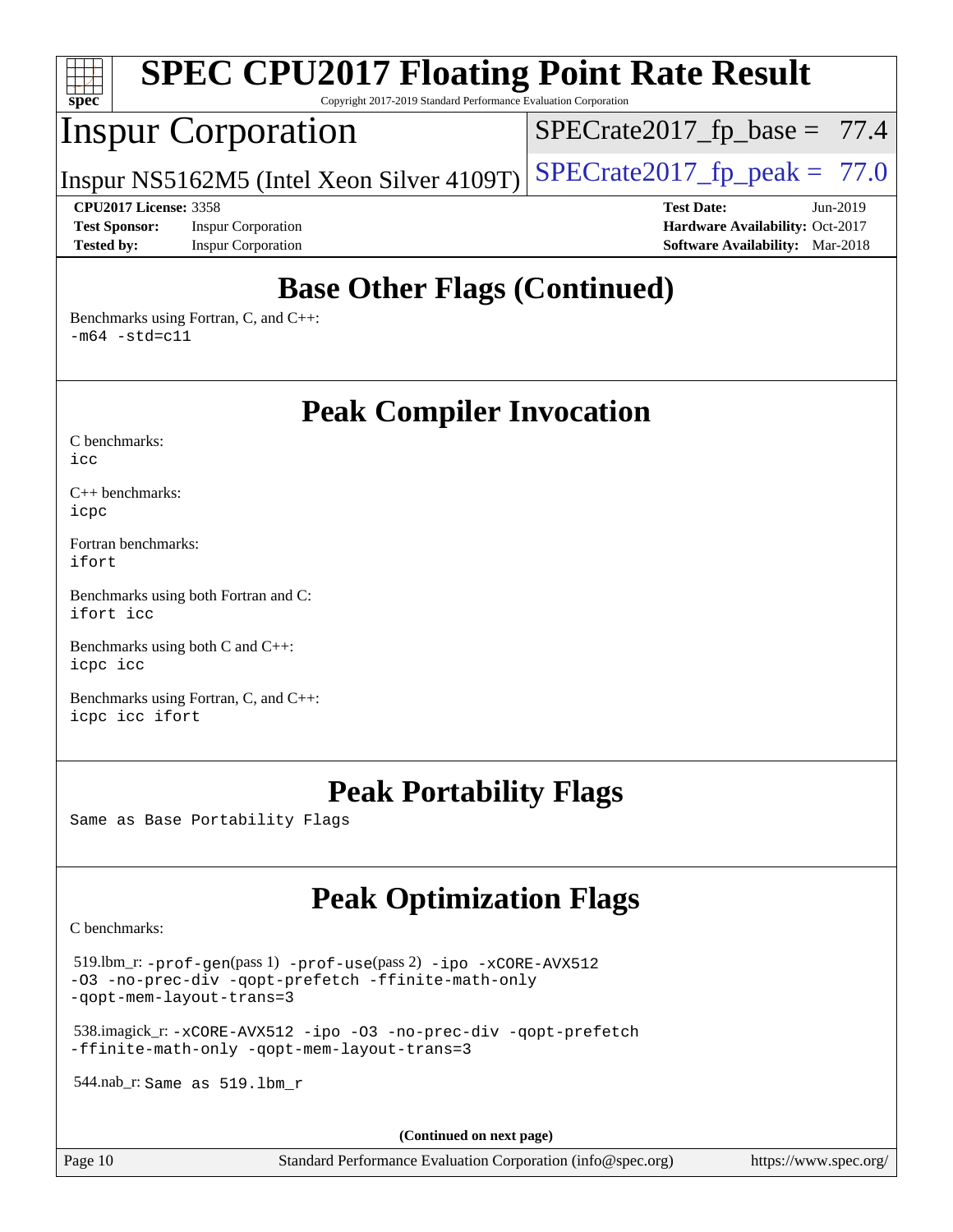

Page 11 Standard Performance Evaluation Corporation [\(info@spec.org\)](mailto:info@spec.org) <https://www.spec.org/>